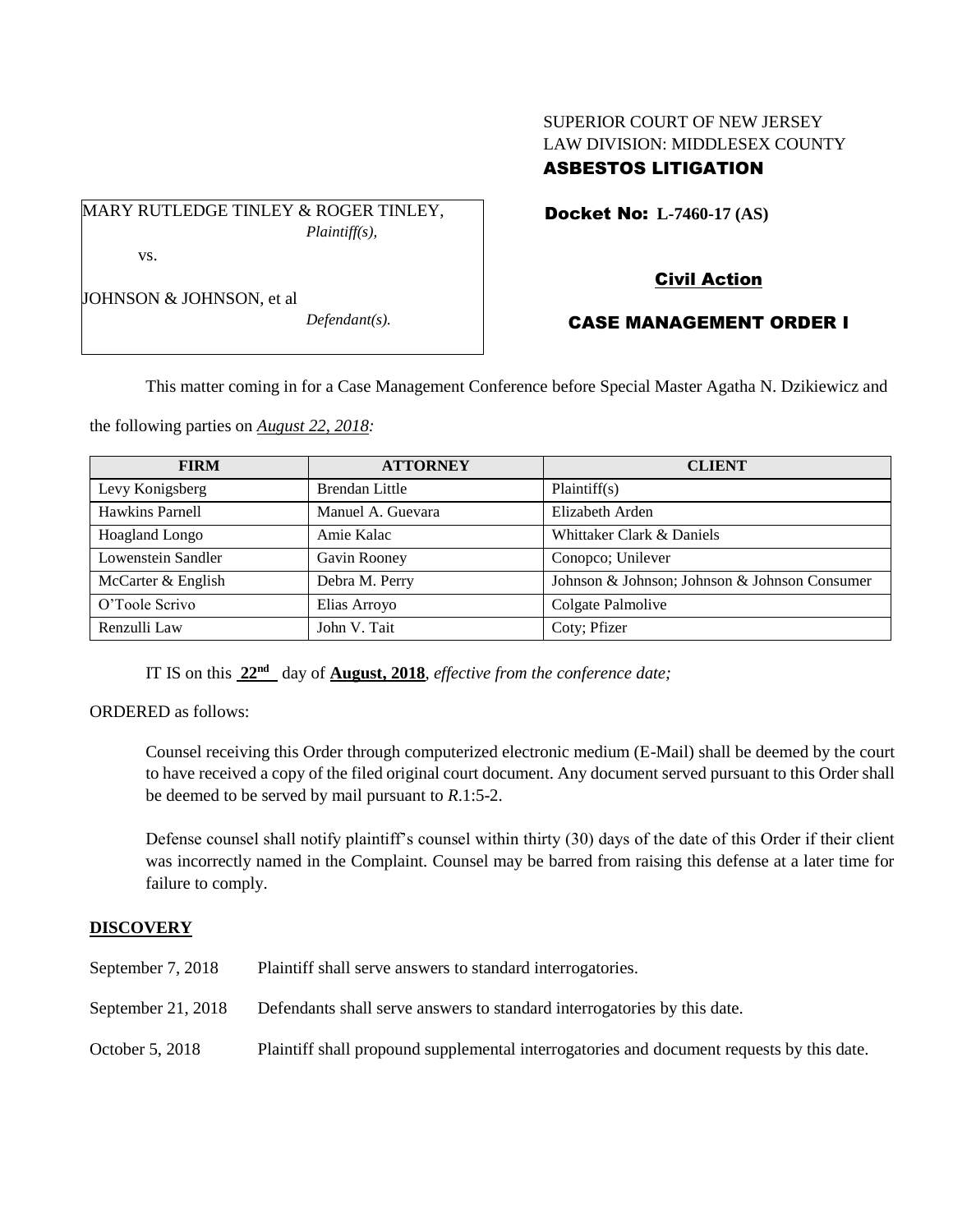| November 9, 2018  | Defendants shall serve answers to supplemental interrogatories and document requests by this<br>date.                                                                                                       |
|-------------------|-------------------------------------------------------------------------------------------------------------------------------------------------------------------------------------------------------------|
| October 5, 2018   | Defendants shall propound supplemental interrogatories and document requests by this date.                                                                                                                  |
| November 9, 2018  | Plaintiff shall serve answers to supplemental interrogatories and document requests by this<br>date.                                                                                                        |
| December 31, 2018 | Fact discovery, including depositions, shall be completed by this date. Plaintiff's counsel shall<br>contact the Special Master within one week of this deadline if all fact discovery is not<br>completed. |
| December 31, 2018 | Depositions of corporate representatives shall be completed by this date.                                                                                                                                   |

#### **EARLY SETTLEMENT**

March 22, 2019 Settlement demands shall be served on all counsel and the Special Master by this date.

#### **SUMMARY JUDGMENT MOTION PRACTICE**

| February 1, 2019  | Plaintiff's counsel shall advise, in writing, of intent not to oppose motions by this date. |
|-------------------|---------------------------------------------------------------------------------------------|
| February 15, 2019 | Summary judgment motions shall be filed no later than this date.                            |
| March 15, 2019    | Last return date for summary judgment motions.                                              |

## **MEDICAL DEFENSE**

- September 7, 2018 Plaintiff shall serve executed medical authorizations (along with answers to interrogatories) by this date.
- January 31, 2019 Plaintiff shall serve medical expert reports by this date.
- January 31, 2019 Upon request by defense counsel, plaintiff is to arrange for the transfer of pathology specimens and x-rays, if any, by this date.
- April 30, 2019 Defendants shall identify its medical experts and serve medical reports, if any, by this date. In addition, defendants shall notify plaintiff's counsel (as well as all counsel of record) of a joinder in an expert medical defense by this date.

#### **LIABILITY EXPERT REPORTS**

- January 31, 2019 Plaintiff shall identify its liability experts and serve liability expert reports or a certified expert statement by this date or waive any opportunity to rely on liability expert testimony.
- April 30, 2019 Defendants shall identify its liability experts and serve liability expert reports, if any, by this date or waive any opportunity to rely on liability expert testimony.

 $\_$  ,  $\_$  ,  $\_$  ,  $\_$  ,  $\_$  ,  $\_$  ,  $\_$  ,  $\_$  ,  $\_$  ,  $\_$  ,  $\_$  ,  $\_$  ,  $\_$  ,  $\_$  ,  $\_$  ,  $\_$  ,  $\_$  ,  $\_$  ,  $\_$  ,  $\_$  ,  $\_$  ,  $\_$  ,  $\_$  ,  $\_$  ,  $\_$  ,  $\_$  ,  $\_$  ,  $\_$  ,  $\_$  ,  $\_$  ,  $\_$  ,  $\_$  ,  $\_$  ,  $\_$  ,  $\_$  ,  $\_$  ,  $\_$  ,